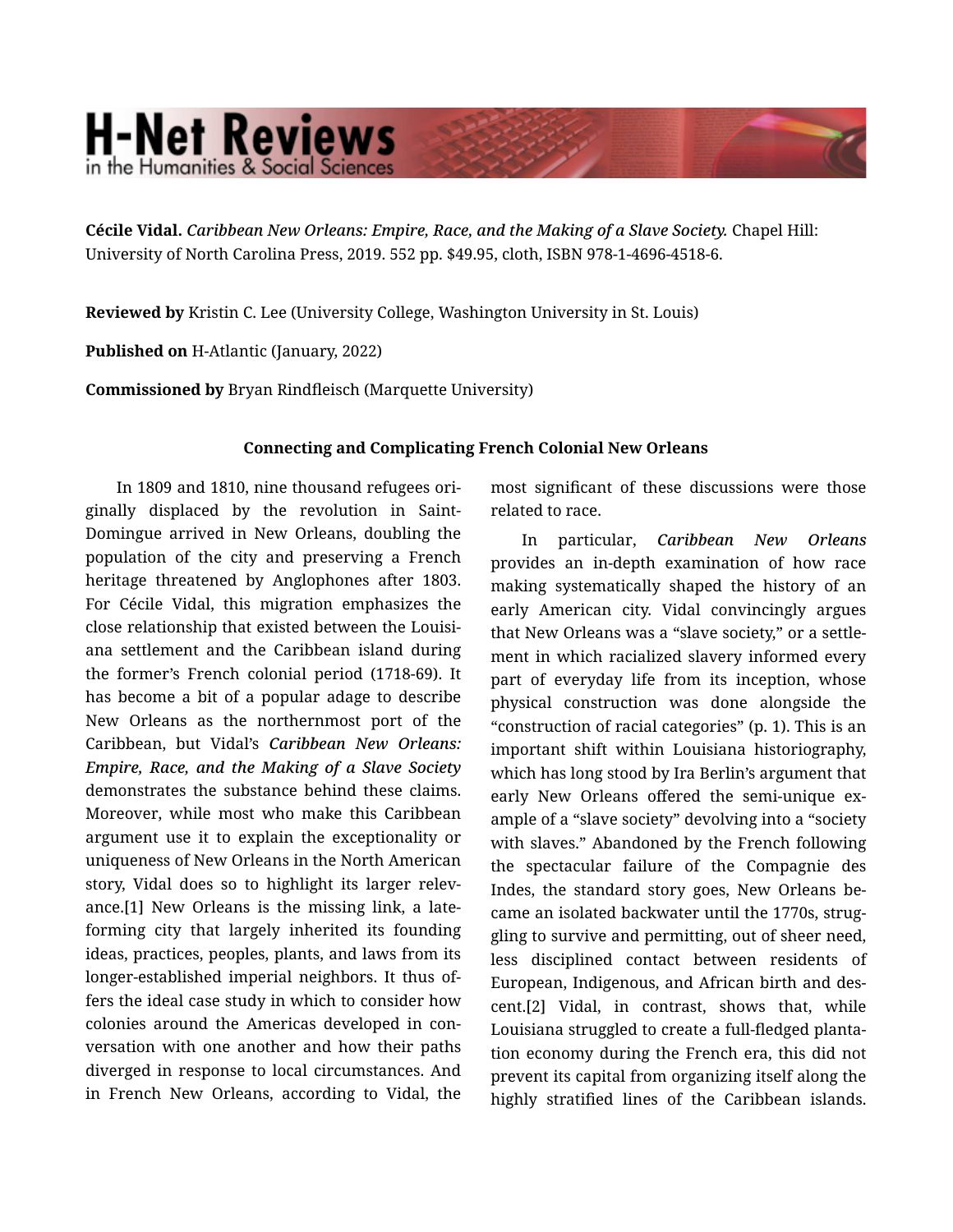Furthermore, she argues, because New Orleans did not see many new residents after 1731, free or enslaved, and because it was a smaller settlement, white inhabitants were able to build upon these ideas in a relatively stable environment—focusing much of their energies on surveilling, containing, and disciplining the enslaved and free persons of color (p. 26).

Across nine chapters, Vidal reveals the ways in which racial hierarchies touched everyday life across the French colonial city. Chapters 1 through 4 focus on spaces of interaction, starting broadly and narrowing in. Chapter 1 emphasizes New Or‐ leans's continued connections to the outside world, highlighting the ways in which pen and sword officers, goods, and news circulated between the Gulf Coast and metropole throughout the French period—typically with a stop-over in Saint-Domingue. Chapter 2 adds in the relation‐ ship between New Orleans and its surrounding territories as well as with regional Indigenous groups. Vidal especially points to the 1729 Natchez attack and ensuing Natchez Wars as pivotal mo‐ ments in the militarization of white New Orleani‐ ans, who "never completely lost their fear of viol‐ ence" from non-European groups (p. 116). Sub‐ sequently, a scrupulous supervision of racial boundaries became the norm for the rest of the French era and fostered "a sense of community among white urbanites" (p. 141).

Chapter 3 takes readers to the streets, levees, and other public spaces of New Orleans, where whites sought to sculpt the privileges of "whiteness" against both residents of African birth and descent as well as one another. Elite men and their wives scuffled over the best seating at church in an effort to recreate France's *ancien ré‐ gime* culture; socially lower soldiers and nonslave‐ holders, meanwhile, carefully guarded their weak‐ er claims at mastery through street violence that frequently targeted the enslaved and free indi‐ viduals of color. Chapter 4 in particular focuses on intimate, multiethnic spaces of contact: the home, hospital, Ursuline convent, and barracks. Begin‐ ning with a careful reading of census categories, Vidal traces how distinctions between European settlers, namely householders and servants, were increasingly replaced with those centered exclus‐ ively on race by 1763. These efforts were par‐ alleled by segregating practices in other domestic spaces. Close interactions, then, as Vidal forcefully shows, effectively strengthened, rather than weakened, urban racial hierarchies.

The final five chapters adopt a more thematic approach, each focusing on a different genre of in‐ teraction roughly corresponding in reverse with earlier chapters. Chapter 5 returns to the home to look in detail at *métissage*, an area that scholars traditionally have argued afforded enslaved and free/d women and their children a degree of agency.[3] Vidal, in contrast, shows that white fathers rarely acknowledged these interracial rela‐ tionships, instead preserving through racial defin‐ itions of legitimacy the imagined "binary division on which society was based" (p. 281). Meanwhile, chapter 6 parallels earlier analysis of French-era censuses. It follows the ways in which the demo‐ graphically diverse workforce of the early colony —made up of white indentured servants, convicts, and soldiers in addition to enslaved Africans gave way to associations of difficult and degrading labor limitedly with the enslaved. Chapter 7 exam‐ ines the relationship between trade, credit, and honor, particularly changing contemporary ideas of commerce as reputable work for social elites. As white New Orleanians were having this conver‐ sation, though, Vidal makes clear that enslaved persons engaged in retailing challenged it—re‐ vealing a not-as-apparent association between trade and trust that whites conveniently ignored.

Chapter 8 returns to the wider picture, show‐ ing how French Louisiana inherited racial categor‐ ies from the Caribbean but adjusted them to fit local needs, experiencing "not so much a loosen‐ ing, but a more complex transformation" of its ra‐ cial regime, largely through violence (p. 371). Vid‐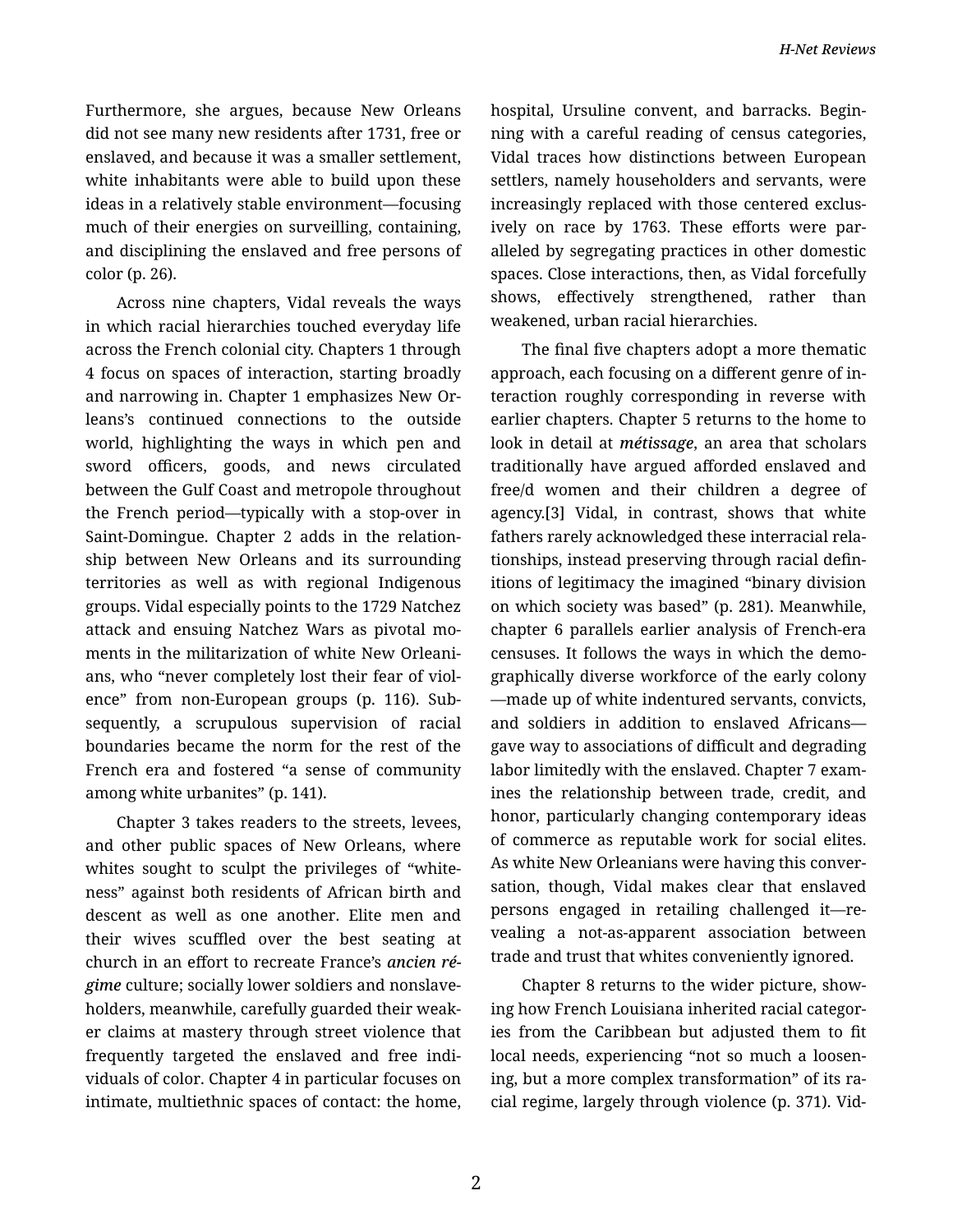al documents how the Superior Council utilized targeted prosecutions and punishments to increas‐ ingly "imprint terror and instill obedience" on the enslaved (p. 390). This chapter also most effect‐ ively engages with French New Orleans's small population of free men and women of color. Vidal argues that, although these individuals' militia participation and occasional land holdings chal‐ lenged contemporary racial stereotypes, their se‐ gregation from white units and white spaces also contributed to assumptions that white meant free and African descent entailed enslavement. Chapter 9 concludes with the 1768 rebellion against Spanish rule, a moment when white New Orleanians vocally reasserted their French and imperial connections. These Old World identities, Vidal notes, pointedly were not extended to the enslaved or free persons of color, whose potential ethno-labels largely were reduced by white neigh‐ bors to the term "creole."

*Caribbean New Orleans* thus details a society in which racial hierarchies were asserted and sup‐ ported through both top-down and bottom-up policies and practices, as "no social institution or relationship was left untouched by race" (p. 504). To this end, Vidal speaks to important conversa‐ tions by historians of enslaved women in the Brit‐ ish Caribbean, including Jennifer Morgan and Marissa Fuentes. These authors have used a simil‐ arly wide range of sources as well as a critical in‐ terrogation of their archives to underscore the in‐ vasive nature of colonial racism.[4] *Caribbean New Orleans* is not, however, a history of slavery. While offering fascinating vignettes of daily life as experienced by both free and enslaved, Vidal is more interested in the institutions and activities that bound the early American city to other transatlantic "slave societies" and to the hierarch‐ ical world of France. Racial prejudice and discrim‐ ination, she shows, was one such key factor link‐ ing New Orleans to cis-Atlantic and transatlantic worlds, but it was largely a white reaction and creation. Vidal does recognize moments of agency, boundary crossing, and rebellion by nonwhite

urbanites, such as the purchase of illicit alcohol by the enslaved, free families of color receiving in‐ heritances from white patriarchs, assertions of en‐ slaved ethnic identities, and even a few foiled slave revolts. But she also acknowledges that "the crossing of racial boundaries did not erase them. White people were well aware of what they were doing, and the color line could be reactivated when necessary" (p. 506). Some readers may wish for more pronounced agency on the part of the en‐ slaved and free people of color in the text, but this is a difficult balance to achieve, and *Caribbean New Orleans* clearly shows the challenges that these individuals faced in their everyday lives, thus enriching existing studies on experiences of Louisiana and Caribbean slavery.

The book makes several more corrections to the traditional story of French colonial New Or‐ leans. Vidal argues, for example, that experiences of urban slavery were not easier than those on plantations. As she articulates, "physical proxim‐ ity" could just as easily breed "social distance" (p. 5). Vidal also contends that racialization in the early Americas did not depend on having largescale threats to imagined racial binaries, often en‐ visioned in interracial sexual encounters or in large communities of free people of color. French New Orleans had plenty of the former, although officially unacknowledged, and few of the latter. It is clear across the text, however, that local pro‐ cesses of racialization—and their reach—extended much further than these two concerns. This noted, Vidal does mention an additional population whose presence intensified racial divisions in the early city: Indigenous nations. Yet, after discussion of the Natchez Wars, Indigenous communities play only an occasional role in the book. The de‐ cision, in part, is surely built on Vidal's goal to de‐ couple lower Louisiana history from the fur traders of New France and to reattach it to the planters of Saint-Domingue. But it would be inter‐ esting to know how the presence of Indigenous men and women in New Orleans during the *en‐ tirety* of the French era contributed to the ways in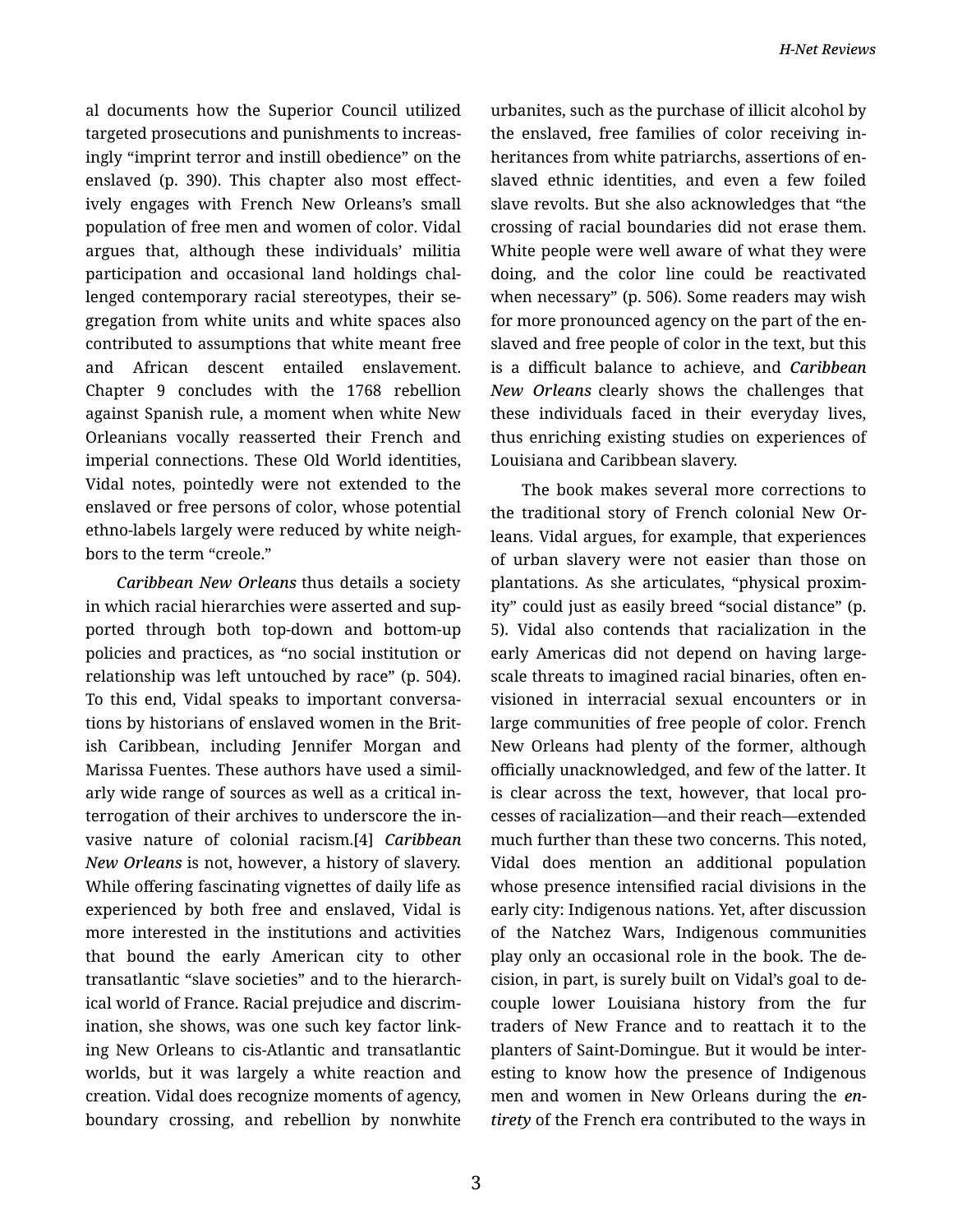which divisions initially seen as European/non-European came to focus exclusively on persons of African birth and descent. I suspect there is an im‐ portant story here.

*Caribbean New Orleans* ultimately offers a thoughtful exploration of the founding of New Or‐ leans and of the critical role that race and racism had (and continue to have) in the city's history. Combing through administrative papers, censuses, laws, parish registers, correspondence, and judicial records from both sides of the Atlantic, read‐ ers will get a sense that there is little Cécile Vidal has not seen or considered. Her book will prove essential reading for scholars of early New Or‐ leans, and it hopefully will convince an even wider audience of historians to embrace the value of the Gulf Coast capital in their comparative, cis-Atlantic, and transatlantic studies of imperialism, race, and slavery. *Caribbean New Orleans* thus succeeds in showing the city's historical import‐ ance and relevance to these essential conversa‐ tions and within wider ones about race and ra‐ cism today.

## Notes

[1]. For a summary of this exceptionality argu‐ ment, see Mark L. Thompson, "Locating the Isle of Orleans: Atlantic and American historiographical perspectives," *Atlantic Studies* 5, no. 3 (2008): 305-33.

[2]. Ira Berlin, *Many Thousands Gone: The First Two Centuries of Slavery in North America* (Cambridge, MA: Belknap Press of Harvard Uni‐ versity Press, 1998).

[3]. See, for example, Jennifer Spear, *Race, Sex and Social Order in Early New Orleans* (Baltimore, MD: Johns Hopkins University Press, 2009).

[4]. Jennifer L. Morgan, *Laboring Women: Re‐ production and Gender in New World Slavery* (Philadelphia: University of Pennsylvania Press, 2004); Marisa Fuentes, *Dispossessed Lives: En‐ slaved Women, Violence and the Archive* (Phil‐ adelphia: University of Pennsylvania Press, 2016). An updated bibliography would also include Jes‐ sica Marie Johnson, *Wicked Flesch: Black Women, Intimacy, and Freedom in the Atlantic World* (Phil‐ adelphia: University of Pennsylvania Press, 2020); and Jennifer L. Morgan, *Reckoning with Slavery: Gender, Kinship and Capitalism in the Early Black Atlantic* (Durham, NC: Duke University Press, 2021).